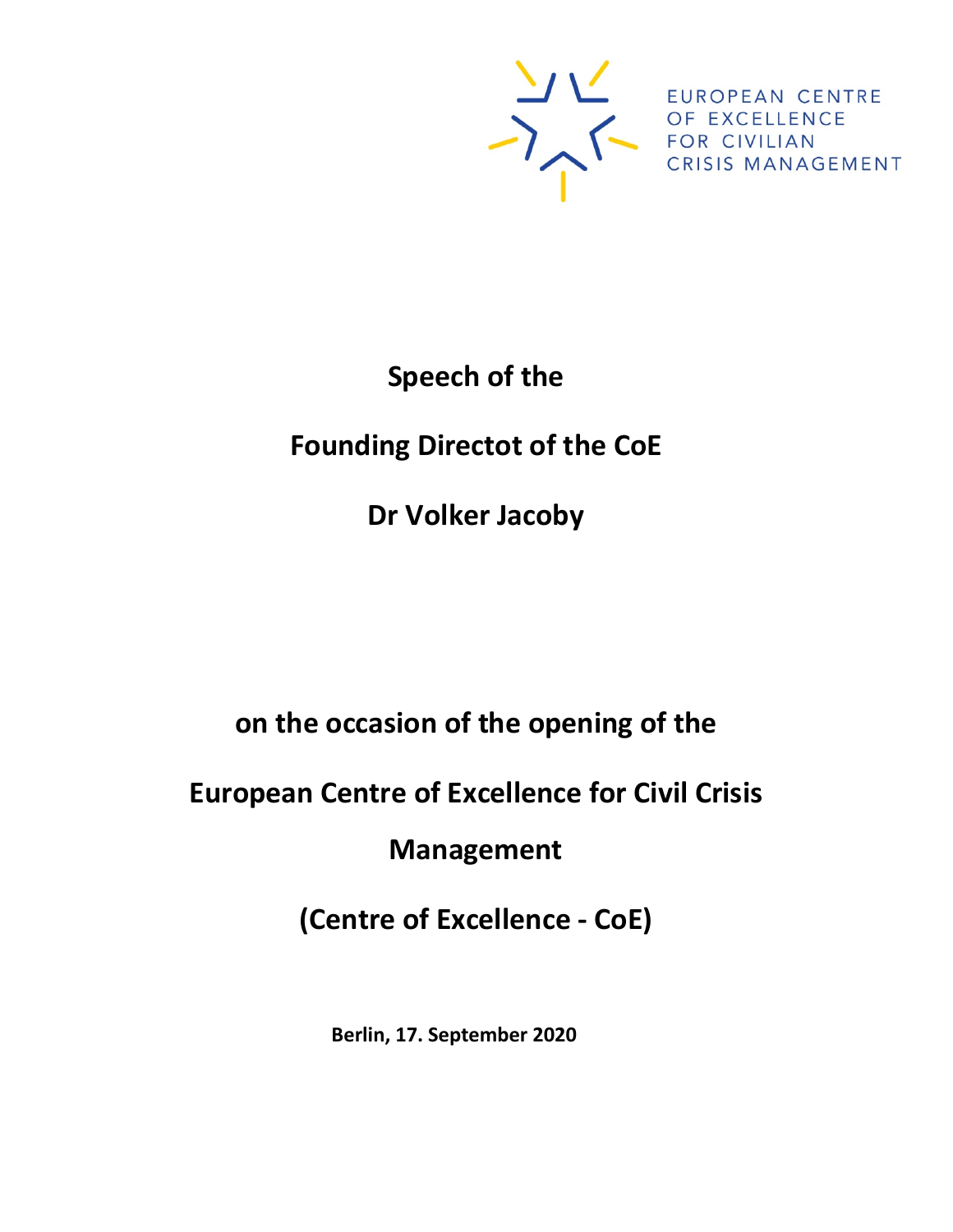| Your Excellency, dear Heiko Maas, |
|-----------------------------------|
| Members of Parliament,            |
| Excellency,                       |
| Colleagues and friends,           |
| Ladies and gentlemen,             |

Thank you, Minister, for your thoughtful and encouraging words.

I feel privileged - and humbled to lead a Centre that carries "excellence" in its title. But I second the Minister's words: It is the commitment of the pioneers and supporters of the Centre of Excellence that makes it  $-$  that will  $-$  make it truly excellent.

Giving examples, the Minister mentioned the police officer from Portugal working in Ukraine, and the Coast Guard from Ireland working in Somalia. We could add here the Deputy Head of Mission from Germany working in Palestine, or the gender advisor from Finland working in Mali. We can talk about hundreds of people in missions working on community policing, access to justice, women's empowerment, civilian security sector reform, reconciliation, or so-called "hybrid threats."

- How do we find and recruit enough good and capable people with the right attitude to work on those challenging tasks?
- Do existing national and European training structures make key training capacities available to all personnel deployed to civilian crisis management missions?
- How do we ensure equal representation of women and men at all levels in missions?

2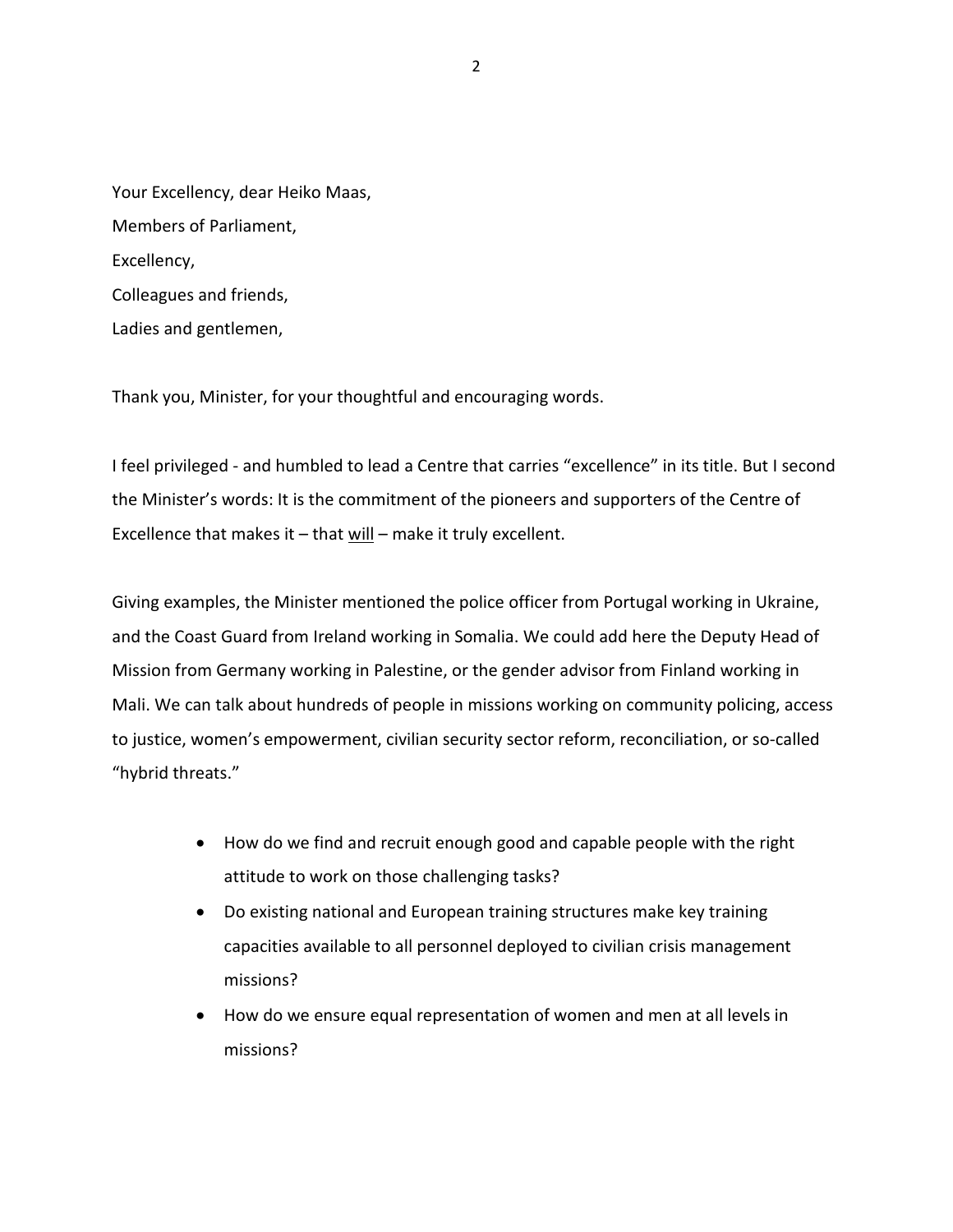- How do we make sure that joining a Mission does not deal a blow to their career, but instead gives it a boost?
- Under whose duty of care are they, and what does this duty of care entail?
- And, eventually, will the roll-out of so-called "mini-concepts" for civilian CSDP become a success?

A lot to ponder. A lot to do.

In the coming months, the Centre of Excellence will work on these questions. The goal is to identify good practices among member states and partner organizations, augment them with our own expertise and analysis, and make the results of our work equally accessible to the triangle consisting of member states, the EEAS, and EU missions.

Yesterday, the Centre facilitated very engaging and fruitful discussions during a workshop on "How to increase women's participation in civilian crisis management missions". One of the main takeaways for me was the fact that participants underlined the necessity for a complex - a holistic approach to equally tackle all barriers in our way when working towards achieving this goal – this goes way beyond women's empowerment alone.

We deliberately dedicated our first workshop to this topic, as a key priority for the Centre will be promoting women's equal representation at all levels in civilian crisis management missions. This workshop was the beginning of a discussion, gaining a first overview of ideas. We will continue down this path, mapping good practices in the alignment of the triad of secondment, mission preparation (or training), and career path development.

The Centre has got – the Minister mentioned it  $-18$  member states, and more will join soon. Their commitment is not only reassuring, it is truly excellent. I am discussing with member states whom they could second to the Centre, as highly capable personnel is much-needed to